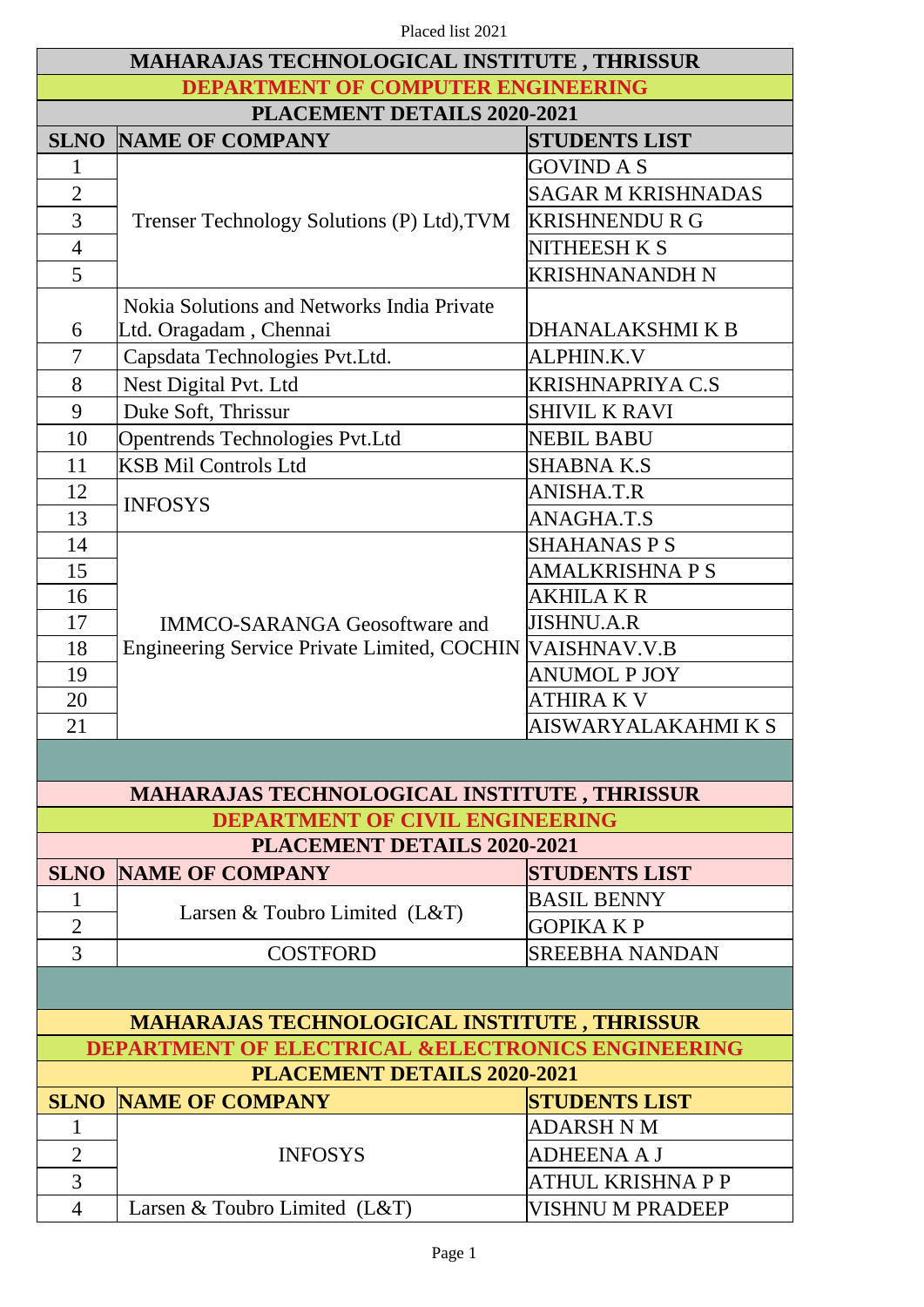| 5                                                  |                                                      |  | YADHUKRISHNAN K S                  |  |  |
|----------------------------------------------------|------------------------------------------------------|--|------------------------------------|--|--|
| 6                                                  | IMMCO Software Solutions (P) Ltd, KOCHI              |  | <b>SEENA JOHN</b>                  |  |  |
| 7                                                  | <b>MRF</b>                                           |  | <b>HARISANKARTS</b>                |  |  |
|                                                    |                                                      |  |                                    |  |  |
| <b>MAHARAJAS TECHNOLOGICAL INSTITUTE, THRISSUR</b> |                                                      |  |                                    |  |  |
| <b>DEPARTMENT OF ELECTRONICS ENGINEERING</b>       |                                                      |  |                                    |  |  |
| PLACEMENT DETAILS 2020-2021                        |                                                      |  |                                    |  |  |
| <b>SLNO</b>                                        | <b>NAME OF COMPANY</b>                               |  | <b>STUDENTS LIST</b>               |  |  |
| $\mathbf{1}$                                       |                                                      |  | <b>KEERTHANA E S</b>               |  |  |
| $\overline{2}$                                     | <b>INFOSYS</b>                                       |  | ARJUN VISWAM                       |  |  |
| 3                                                  | <b>BAJAJ AUTO</b>                                    |  | BASTIAN JOSEPH N S                 |  |  |
| $\overline{4}$                                     | <b>MAGNUS LTD</b>                                    |  | ABIJITH N B                        |  |  |
| 5                                                  |                                                      |  | <b>SHANAVAS K. S</b>               |  |  |
| 6                                                  | <b>VGUARD</b>                                        |  | NISAD <sub>0</sub> D               |  |  |
| $\overline{7}$                                     | <b>HYKON</b>                                         |  | VINAY K A                          |  |  |
| 8                                                  | <b>SFO</b>                                           |  | <b>SANJU T SAJEEV</b>              |  |  |
| 9                                                  | <b>EPIXEL SOLUTIONS</b>                              |  | <b>VAISHNAV M</b>                  |  |  |
| 10                                                 |                                                      |  | <b>MANEESH GEORGE</b>              |  |  |
| 11                                                 |                                                      |  | <b>SREYAS SIVADAS</b>              |  |  |
| 12                                                 |                                                      |  | <b>ASWATHY V.R.</b>                |  |  |
| 13                                                 |                                                      |  | <b>PRANAV PRASAD</b>               |  |  |
| 14                                                 | IMMCO Software Solutions (P) Ltd, KOCHI ANANDHU K. V |  |                                    |  |  |
| 15                                                 |                                                      |  | NAVINK.N                           |  |  |
| 16                                                 |                                                      |  | AMAL KRISHNA M.G                   |  |  |
| 17                                                 |                                                      |  | MOHAMMED FAVAS A.G                 |  |  |
| 18                                                 |                                                      |  | <b>SREERAG P.R</b>                 |  |  |
| 19                                                 |                                                      |  | VIBINSAGAR V.V<br>ASHLIN ANTONY. T |  |  |
| 20                                                 |                                                      |  |                                    |  |  |
| 21                                                 | Nokia Solutions & Networks Pyt. Ltd.                 |  | RAHUL K P                          |  |  |
| 22                                                 |                                                      |  | <b>SNEHAKS</b>                     |  |  |
| 23                                                 |                                                      |  | SIJIN K.S                          |  |  |
| 24                                                 | <b>ARMY/NAVY</b>                                     |  | <b>HARIKRISHNAN M R</b>            |  |  |
|                                                    |                                                      |  |                                    |  |  |